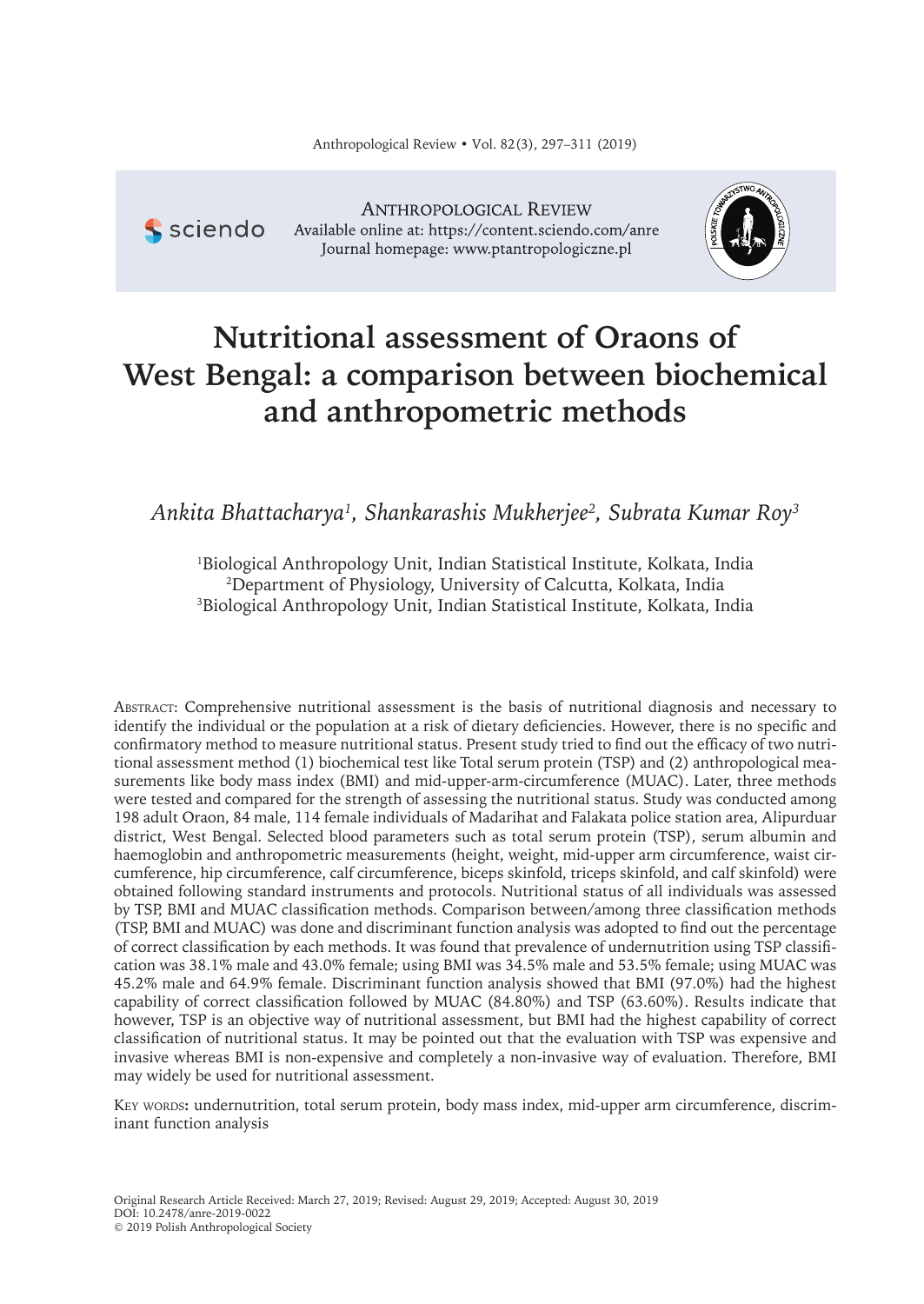### **Introduction**

Undernutrition is one of the important problems of health and illness, affecting mostly the women, children and elderly individuals of developing countries, including India (WHO 2009; UNICEF et al. 2015; FAO 2015). Several previous studies have reported the cause and direct/indirect effects of undernutrition on human health (Dickson et al. 2000; Muller et al. 2005; FAO 2006; Maleta 2006; Martins et al. 2011). However, there are no accurate diagnostic methods, because of its complex etiology but several screening methods have been developed to determine the nutritional status of individuals and at population level, such as: (i) assessment of clinical signs and symptoms for impaired nutrition, (ii) measurement of dietary intake, (iii) biochemical measurements of body fluids and (iv) anthropometric measurements of body composition (WHO 1963; Woodruff et al. 2000; Gibson 2005; Elmadfa et al. 2014; Srivastava et al. 2014).

Out of all the methods, biochemical analysis of body fluid is considered to be the objective method to determine nutritional status. It uses laboratory analyses of serum protein, serum micronutrient level, serum lipids, and immunological assay in order to assess general nutritional status that helps to identify specific nutritional deficiencies of vitamins, minerals or protein (Jacques 1993; Bharadwaj et al. 2016). Essentially, biochemical indicators are helpful in detecting secondary undernutrition caused due to some clinical abnormalities (Woods 1982; Sahyun 1988; Roongpisuthipong et al. 2001; Knox 2003; Forga 2016). Biochemical analyses are very expensive as well as invasive method, needs laboratory set-up and professional people. Therefore, population based screening through biochemical parameters for undernutrition is quite impossible.

Whereas anthropometry has a long tradition of assessing nutritional and health condition of adults. The measurements are highly sensitive to the broad spectrum of nutritional status and are able to detect nutritional deficiency even before the appearance of clinical signs. This method provides detailed information on the different components of body structure, especially muscular and fat components (Bharati et al. 2007; Misra et al. 2001) and is widely used in population based studies as this is an inexpensive and non-invasive method.

Methodologies used for nutritional assessment vary across different study groups and settings (urban or rural). Assessment in rural population, usually rely on the anthropometric surveys (Dettwyler 1992; Biswal et al. 2014; Pal et al. 2017; Ibuaku et al. 2018). Weight, height measurement and computation of body mass index is the primary and widely used nutritional assessment tool (Khongsdier 2002; Lee et al. 2003; Shetty et al. 1994). Anthropometric measurement of biceps and triceps skinfold thicknesses and mid upper arm circumference have also been used in several studies to estimate muscle and fat mass and thereby determining nutritional status (Falciglia et al. 1988; WHO 1995; Kumar et al. 2000; Moreno et al. 2003; Garofolo et al. 2005). Waist circumference and waist-hip ratio have also been used for nutritional assessment (Dutta Banik 2009; De 2017). Some community studies on nutritional assessment were based on the dietary surveys (Bolton et al. 1991; Hu et al. 1999; Lee et al. 2002; Schatzkin et al. 2003; Gibson 2005; Shim et al. 2014). The biochemical assessment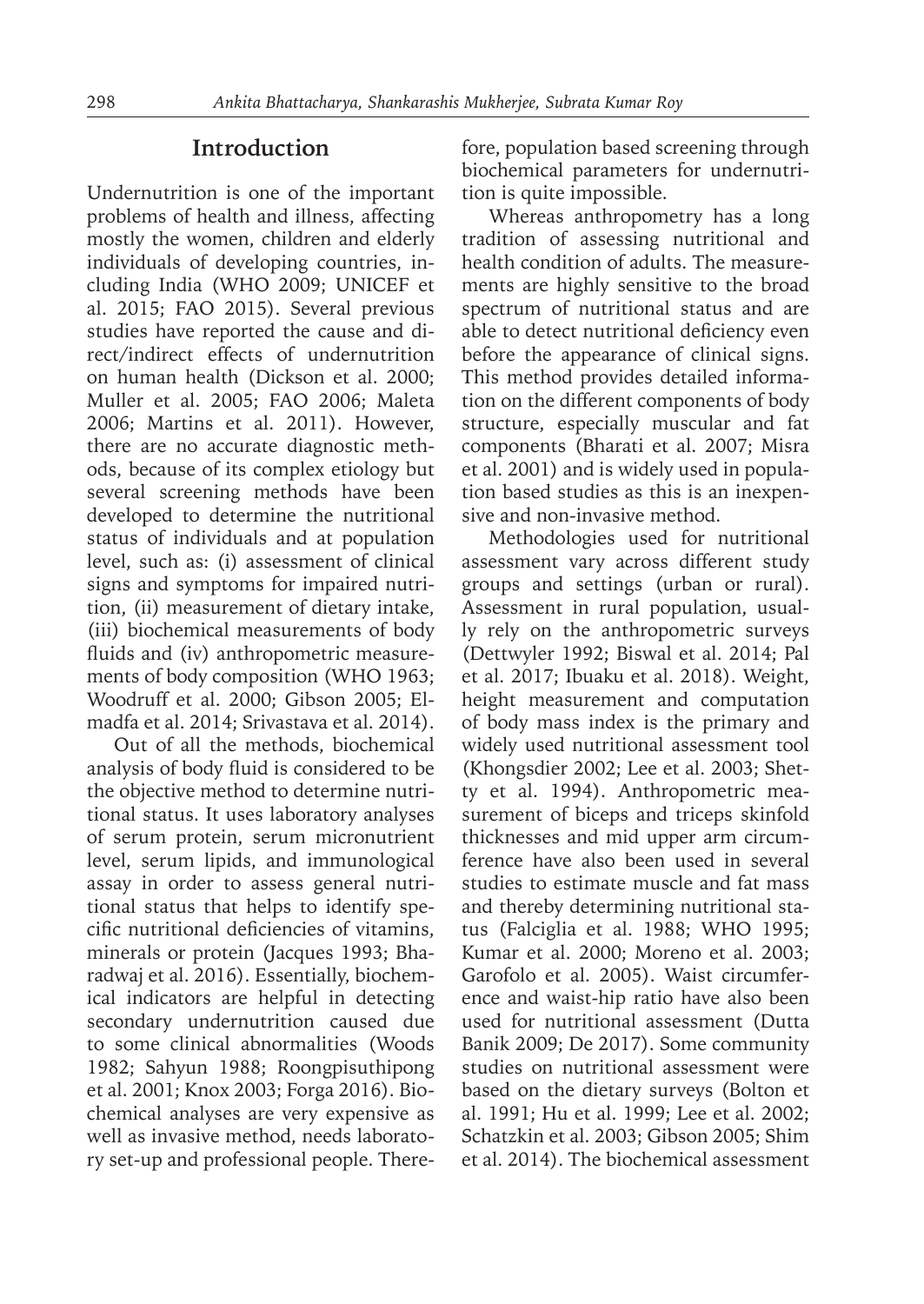of nutritional status by blood or urine parameters were primarily carried out in epidemiological surveys (Haluzik et al. 1999; Raguso et al. 2003; Fuhrman et al. 2004; Prenner et al. 2014; Lee et al. 2015). However, it is expensive and is not always feasible in field situation.

The present study was carried out among one of the marginal groups (Oraon) of West Bengal. The marginal populations are primarily under-privileged group living in a harsh condition. They have low level of literacy, economically deprived and are unaffected by the developmental process undergoing in the country. They are highly vulnerable to diseases with high degree of malnutrition, morbidity and mortality (Balgir 2004). Poor nutritional condition associated with low hemoglobin, low calorie as well as low protein consumption and diet deficient in vitamins and minerals make them undernourished and susceptible to various diseases such as tuberculosis, malaria, gastrointestinal diseases, filariasis, measles, tetanus, whooping cough, skin diseases (scabies), etc. (Balgir 2006). Thus creates a serious burden for the society and nation at large. So, proper evaluation of the nutritional status of the population is necessary for the betterment of this group and also for the society.

In view of the above, present study was carried out among the Oraons, one of the marginal groups of West Bengal, to assess the nutritional status. Nutritional assessment was performed with two types of nutritional assessment tools: (1) biochemical marker (Total serum protein) and (2) anthropometric measurements (Body mass index and Mid upper arm circumference). The objective was to compare between two methods of nutritional assessment, i.e. biochemical against anthropometric measurements

and thereby to find out more effective tool that can be used in population based studies for nutritional assessment.

## **Materials and Methods Study population**

Data on blood specimens (for laboratory analysis of different parameters) and anthropometric measurements were collected as part of an ongoing bio-medical project from Oraon labourers. Oraons are one of the marginal populations of India, they call themselves as '*Kurukh*', speak 'Sadri', although they were Dravidian speaking group. After migrating from Chotanagpur plateau (presently Jharkhand) to the Alipurduar district as tea garden labourer, some of them cleared jungles and became settled as agriculturists and mostly live in a harsh condition. The present study was carried out among the labourers residing in five villages (Madhya Rangalibajna, Uttar Rangalibajna, Champaguri, Manipur and Nabipur) under Madarihat police station area and one tea garden (Tasati Tea Estate) under Falakata police station area of Alipurduar district of West Bengal, India. The study area has been chosen on the basis of prior rapport and operational convenience.

Data comprises 198 (Male 84, Female 114) Oraon adults from two occupational subgroups, one group engaged as agriculture labourer and other group as tea garden labourer, both having similar socio-economic status and living condition (both live in the Himalayan foothill region [Dooars] of West Bengal). The study was performed with the prior consent of the participants. No statistical sampling was adopted, because any kind of selection within the population would have raised suspicion in the minds of the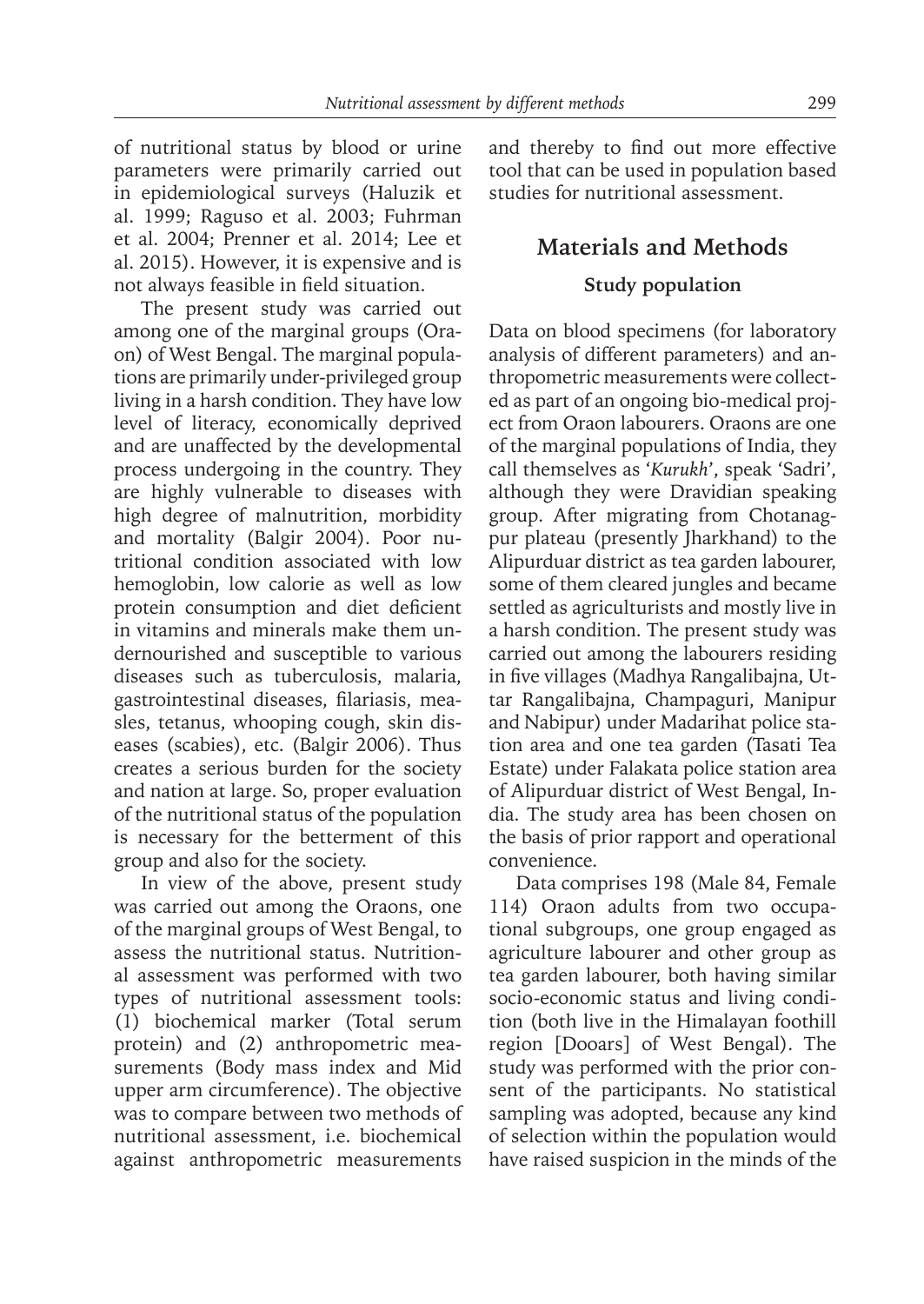people studied, regarding the purpose of the study. However, the participants were chosen without any conscious bias; actually the participants who could be persuaded to participate in the study and volunteered themselves for participation in the study were included in the sample. The present study considered only Oraon groups to eliminate ethnic/genetic effect on nutritional status.

The study was conducted after prior approval from the Ethical Committee for Protection of Research Risks to Human, Indian Statistical Institute, Kolkata.

#### **Blood Parameter Measurement**

Analysis of total serum protein (TSP), serum albumin (SA) and haemoglobin (Hb) from collected blood specimens were determined. Blood was drawn from medial cubital vein of upper limb by vein puncture method with the help of trained professional. Collected samples were carried out in a local laboratory, 'Astha Diagnostic Centre' at Birpara, Alipurduar, for analysis. TSP was measured by Biuret method (Tietz 1994), serum albumin was measured by BCG (Bromocresol Green) method (Doumas et al. 1971) and haemoglobin was measured by Cyanohaemoglobin method (van Kampen et al. 1961). In each case, the intensity of the colour of the reagent (formed in reaction) is directly proportional to the amount of total protein/albumin/haemoglobin present in the sample. Standard values were of each of the blood parameters were considered as reference.

#### **Anthropometric Measurements**

Anthropometric measurements from 198 adult individuals were obtained following standard protocol and instruments (Weiner and Lourie 1981). Length measurement i.e. height (Ht) was measured  $(\pm 0.1 \text{ cm})$  by Martin's anthropometric rod (GPM, Switzerland). Weight (Wt) was measured  $(\pm 0.1 \text{ kg})$  with an electronic scale (Omron HBF-375 Karada Scan, Japan). All the circumferences i.e. mid-upper arm (MUAC), waist (WC), hip (HC) and calf (CC), chest circumference normal (CN) were measured by measuring tape  $(\pm 0.1 \text{ cm})$ . Skinfold thicknesses i.e. biceps (BSK), triceps (TSK) and calf (CSK), sub-scapular skinfold (SBSK), supra-iliac skinfold (SISK) were measured by Holtain skinfold caliper  $(\pm 0.2 \text{ mm})$ . All the diameters i.e. bi-epicondylar diameter of humerus (BDH) and femur (BDF), bi-acromial (BAD) and bi-iliac (BID) diameters were measured  $(\pm 0.1)$ cm) by spreading caliper. Further, body mass index (BMI) was calculated using the formula:

#### $BMI = Weight in kg/(Height in meter)<sup>2</sup>.$

All measurements were taken by single investigator.

#### **Nutritional Status Classification**

The nutritional status of the study population was determined by TSP level (Killingsworth 1979), as well as two conventionally used anthropometric methods i.e. BMI (WHO 2004) and MUAC (Ferro-Luzzi et al. 1996). Classification for nutritional assessment has been described in Table 1.

As the mean BMI of the studied sample was 19.16 for male and 18.53 for female, and mean MUAC was 22.99 cm for male and 20.9 cm for female, so for the purpose of analysis, nutritional status was classified into two categories (a) normal and (b) undernutrition.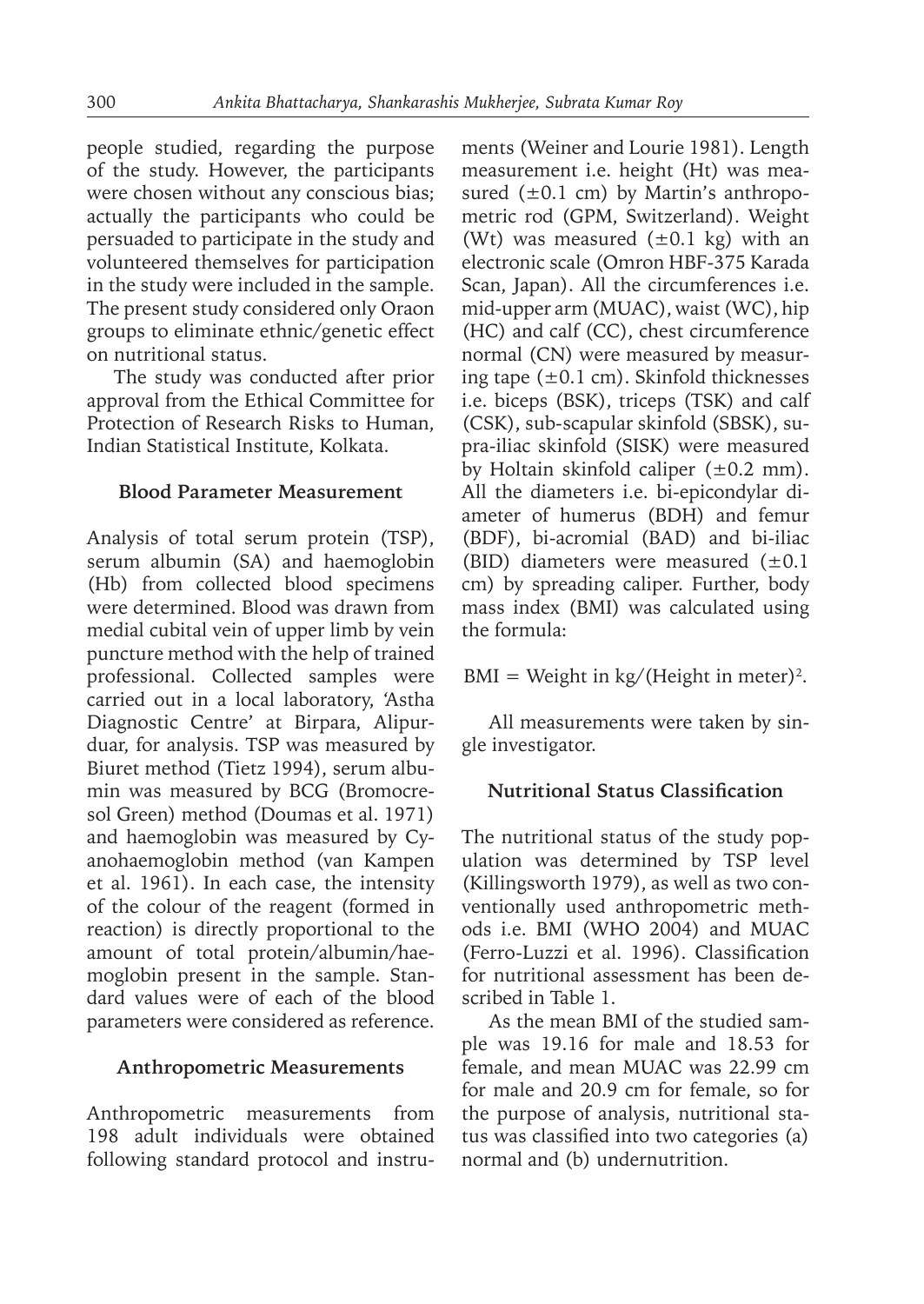|                    |                         | $BMI^*$     |         | $MUAC^*$ (cm)            |
|--------------------|-------------------------|-------------|---------|--------------------------|
| Nutritional status | $TSP^{\dagger}$ (gm/dl) |             | Male    | Female                   |
| Undernutrition     | <6.00                   | < 18.50     | < 23.00 | <22.00                   |
| Normal             | $6.00 - 8.00$           | 18.50–24.99 | >23.00  | >22.00                   |
| Overweight         | -                       | >25.00      |         | $\overline{\phantom{a}}$ |

Table 1. Criteria for classification of nutritional status

†TSP: Total serum protein; \*BMI: Body mass index; #MUAC: Mid-upper arm circumference.

#### **Statistical Analysis**

Descriptive statistics of all the variables and discriminant function analysis was performed. All the statistical analysis was performed using PASW, version 18.0 (SPSS Inc., Chicago, IL, USA).

#### **Discriminant function analysis**

Discriminant function analysis is primarily a multivariate test to observe the differences between groups. This is the reverse of MANOVA, where independent variables are grouped and dependent variables are continuous predictors. But here, the independent variables are the continuous predictors and dependent variables are the groups (Klecka 1980). In the present study, nutritional status (having two groups – normal and undernutrition) according to TSP, BMI and MUAC was considered as dependent variable. All other biochemical parameters and anthropometric measurements were considered as independent variables. Further, stepweise discriminant analysis was carried out to determine the best combinations of the independent variables.

The analysis can be splited into 2-steps – (a) testing significance of a set of discriminant functions, and, (b) classification. In the study, second step of the analysis was used for the classification of nutritional status in view of the equations created in the analysis. Computationally

a canonical correlation analysis was performed and to determine the successive functions and canonical roots. Classification was then feasible from the canonical functions. Individuals were classified in the groups in which they had the highest classification scores (Pal et al. 2014). This analysis further provided a percentage of overall correct classification.

## **Results**

Table 2 describes the descriptive statistics of age, selected anthropometric traits, blood parameters and body mass index of the study population of either sex. It was observed that the mean values of all the variables were higher in males in respect to females (except skinfold thicknesses).

Table 3 depicts the frequencies and percentages of normal and undernourished category, on the classification criteria of TSP, BMI and MUAC categories. TSP classified 38.1% males and 43.0% females in undernutrition category. BMI classified 34.5% males and 53.5% females in undernutrition category. Whereas MUAC classified 45.2% male and 64.9% female in undernutrition category. Therefore, total frequency of undernutrition was highest according to MUAC classification (56.6%) and lowest according to TSP classification (40.9%).

Table 4 describes the descriptive statistics and mean differences of age and anthropometric variables between the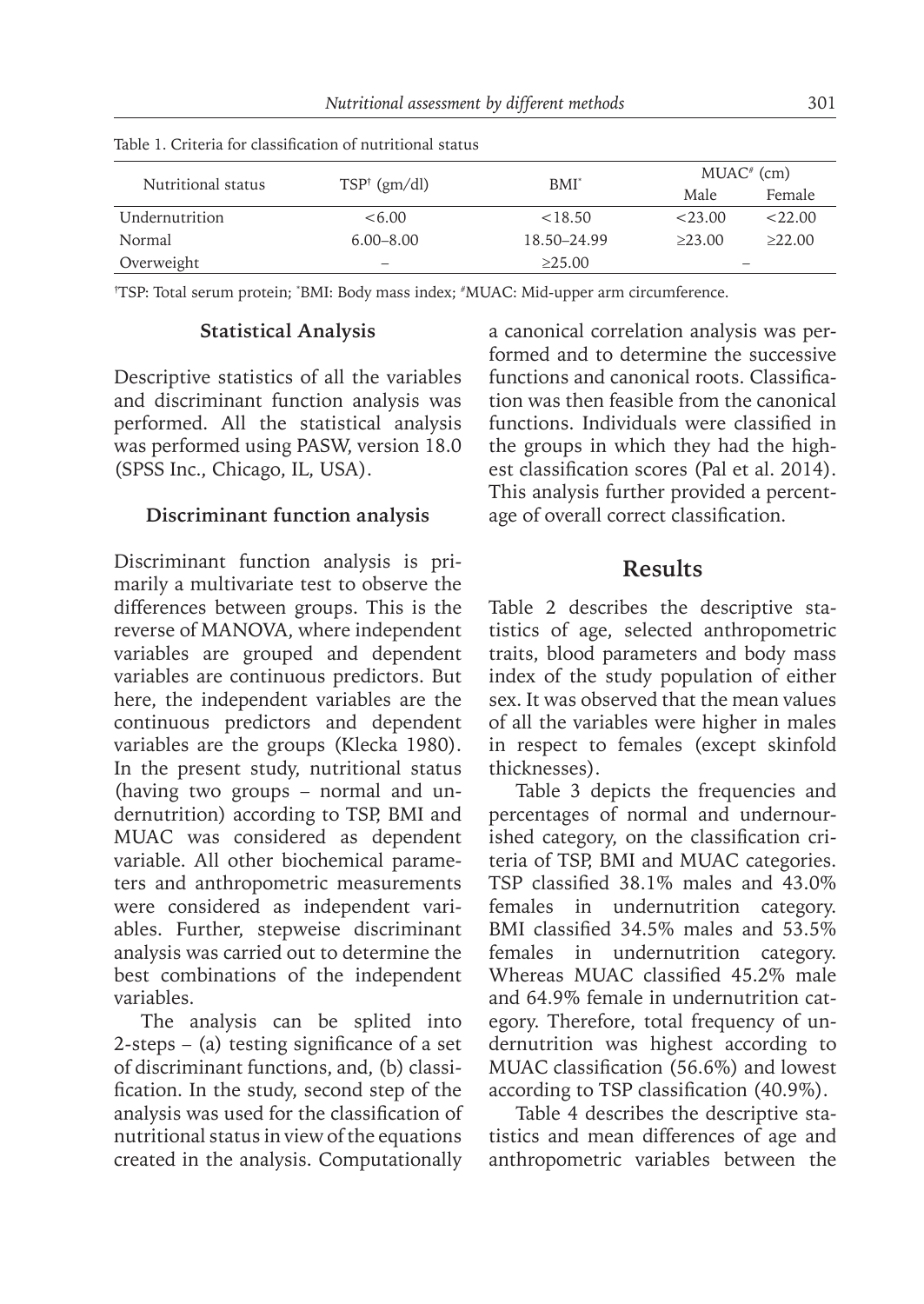two nutritional groups, i.e. normal and undernutrition according to TSP, BMI and MUAC classifications. According to TSP classification, the mean values of MUAC, CC and Hb were significantly different between two nutritional groups. Whereas, according to the BMI and MUAC classifications, the mean values of Ht. (only

|  |  | Table 2. Descriptive statistics of age and anthropometric measurements of adult individuals in either sex |  |  |
|--|--|-----------------------------------------------------------------------------------------------------------|--|--|
|  |  |                                                                                                           |  |  |

| Variables (Abbreviation)                  | Male $(n=84)$ |       | Female $(n=114)$ |       | Total $(n=198)$ |       |
|-------------------------------------------|---------------|-------|------------------|-------|-----------------|-------|
|                                           | Mean          | SD.   | Mean             | SD    | Mean            | SD.   |
| Age (Age, years)                          | 40.83         | 15.56 | 38.97            | 13.32 | 39.76           | 14.31 |
| Height (Ht, cm)                           | 161.74        | 5.62  | 151.06           | 4.88  | 155.59          | 7.42  |
| Weight (Wt, kg)                           | 50.17         | 6.43  | 42.35            | 6.27  | 45.67           | 7.41  |
| Circumferences                            |               |       |                  |       |                 |       |
| Mid-upper arm circumference (MUAC, cm)    | 22.99         | 2.86  | 20.9             | 3.64  | 21.79           | 3.48  |
| Waist circumference (WC, cm)              | 71.73         | 5.82  | 70.46            | 8.29  | 71.00           | 7.35  |
| Hip circumference (HC, cm)                | 80.96         | 5.02  | 79.41            | 8.71  | 80.07           | 7.40  |
| Calf circumference (CC, cm)               | 29.74         | 2.91  | 27.33            | 4.14  | 28.35           | 3.85  |
| Chest circumference normal (CN, cm)       | 82.06         | 5.50  | 71.34            | 5.10  | 75.89           | 7.48  |
| Skinfold thicknesses                      |               |       |                  |       |                 |       |
| Biceps skinfold (BSK, mm)                 | 2.73          | 0.9   | 3.8              | 2.13  | 3.35            | 1.80  |
| Triceps skinfold (TSK, mm)                | 4.93          | 1.96  | 8.1              | 4.17  | 6.75            | 3.75  |
| Calf skinfold (CSK, mm)                   | 5.37          | 3.05  | 8.64             | 4.59  | 7.25            | 4.32  |
| Sub-scapular skinfold (SBSK, mm)          | 7.78          | 2.43  | 8.98             | 4.22  | 8.47            | 3.61  |
| Supra-iliac skinfold (SISK, mm)           | 3.71          | 1.12  | 5.99             | 9.42  | 5.02            | 7.26  |
| Diameters                                 |               |       |                  |       |                 |       |
| Bi-epicondylar diameter humerus (BDH, cm) | 6.44          | 0.43  | 5.69             | 0.45  | 6.01            | 0.58  |
| Bi-epicondylar diameter femur (BDF, cm)   | 8.60          | 0.54  | 8.19             | 2.59  | 8.36            | 2.00  |
| Bi-acromial diameter (BAD, cm)            | 32.73         | 2.44  | 29.46            | 2.09  | 30.85           | 2.77  |
| Bi-iliac diameter (BIA, cm)               | 22.29         | 1.96  | 22.34            | 1.81  | 22.32           | 1.87  |
| Blood parameters                          |               |       |                  |       |                 |       |
| Haemoglobin (HB, gm/dl)                   | 11.38         | 2.08  | 10.09            | 1.53  | 10.64           | 1.89  |
| Total serum protein (TSP, gm/dl)          | 7.23          | 0.68  | 7.19             | 0.71  | 7.21            | 0.70  |
| Serum albumin (SA, gm/dl)                 | 4.33          | 0.51  | 4.31             | 0.4   | 4.32            | 0.45  |
| Index                                     |               |       |                  |       |                 |       |
| Body mass index (BMI, kg/m <sup>2</sup> ) | 19.16         | 2.09  | 18.53            | 2.5   | 18.8            | 2.35  |

| Table 3.  Classification of nutritional status by TSP, BMI and MUAC of study group in either sex |  |  |  |  |  |  |
|--------------------------------------------------------------------------------------------------|--|--|--|--|--|--|
|--------------------------------------------------------------------------------------------------|--|--|--|--|--|--|

|                           | Classification categories                                                               |    | Male<br>$(n=84)$         | Female<br>$(n=114)$ |      |             | Total<br>$(n=198)$ |
|---------------------------|-----------------------------------------------------------------------------------------|----|--------------------------|---------------------|------|-------------|--------------------|
|                           |                                                                                         | n  | $\%$                     | $\mathbf n$         | $\%$ | $\mathbf n$ | $\%$               |
| TSP classification        | Normal $(6 \text{ gm}/\text{dl-8 gm}/\text{dl})$                                        |    | 52 61.9 65 57.0          |                     |      | 117 59.1    |                    |
|                           | Undernutrition $(< 6 \text{ gm/dl})$                                                    |    | 32 38.1 49 43.0          |                     |      |             | 81 40.9            |
| <b>BMI</b> classification | Normal (18.50-24.99)                                                                    |    | 55 65.5 53 46.5 108 54.5 |                     |      |             |                    |
|                           | Undernutrition $(<18.50)$                                                               |    | 29 34.5 61 53.5          |                     |      |             | 90 45.5            |
|                           | MUAC classification Normal $(>23.00 \text{ cm } [M], >22.00 \text{ cm } [F])$           |    | 46 54.8 40 35.1          |                     |      |             | 86 43.4            |
|                           | Undernutrition $(\leq 23.00 \text{ cm} \text{ [M]}, \leq 22.00 \text{ cm} \text{ [F]})$ | 38 | 45.2 74 64.9             |                     |      |             | 112 56.6           |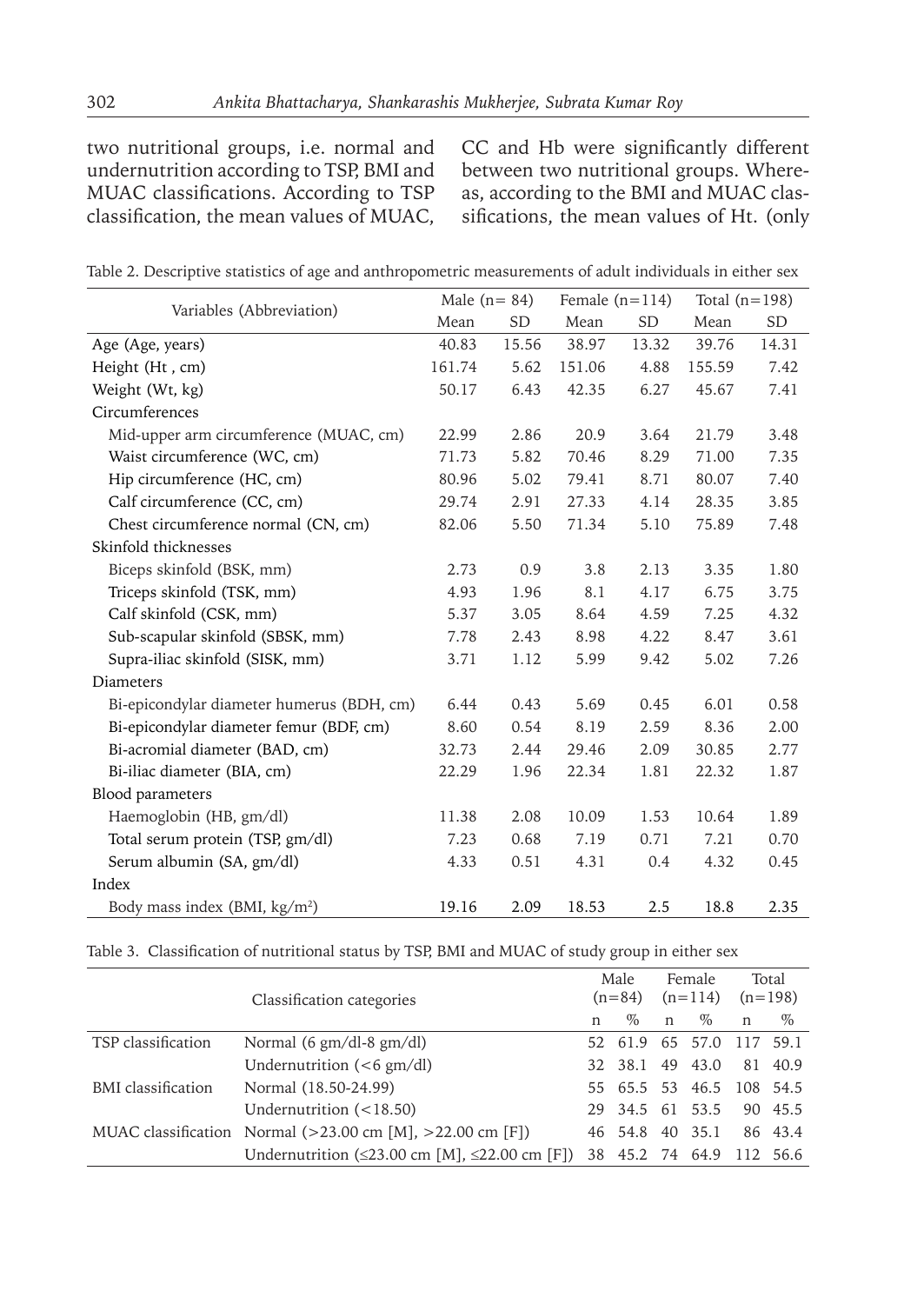|                                              |                    |                   |                     | BMI classification     |            |          |                      | MUAC classification   |            |         |
|----------------------------------------------|--------------------|-------------------|---------------------|------------------------|------------|----------|----------------------|-----------------------|------------|---------|
| Undernut.<br>$(n=81)$<br>$(n=117)$<br>Normal | TSP classification | p-value           | $(n=108)$<br>Normal | Undernut<br>$(n = 90)$ |            | p-value  | Normal<br>$(n = 86)$ | Undernut<br>$(n=112)$ |            | p-value |
| $Mean \pm SD$<br>$Mean \pm SD$               | $df = 196$         |                   | $Mean \pm SL$       | $Mean \pm SD$          | $df = 196$ |          | $Mean \pm SD$        | $Mean \pm SD$         | $df = 196$ |         |
| $41.04 \pm 14.17$<br>$38.88 \pm 14.40$       | 1.04               | 0.29              | $39.12 \pm 15.36$   | $40.53 \pm 12.97$      | 0.69       | 0.49     | $38.78 \pm 14.33$    | $40.52 \pm 14.30$     | 0.85       | 0.39    |
| $55.63 \pm 6.19$<br>$155.57 \pm 8.19$        | 0.06               | 0.95              | $56.48 \pm 7.69$    | $154.53 + 6.98$        | 1.85       | 0.06     | $57.54 + 7.37$       | 154.09 ± 7.13         | 3.32       | 0.001   |
| $44.88 \pm 7.07$<br>$46.22 \pm 7.620$        | 1.25               | 0.21              | $50.28 \pm 6.07$    | $40.14 \pm 4.54$       | 13.09      | 0.001    | $51.29 \pm 6.10$     | $41.35 \pm 5.07$      | 12.52      | 0.001   |
| $20.92 \pm 4.03$<br>$22.39 + 2.92$           | 2.99               | 0.003             | $23.59 + 3.10$      | $19.63 + 2.58$         | 9.65       | 0.001    |                      |                       |            |         |
| $70.48 + 7.53$<br>$71.36 \pm 7.24$           | 0.82               | 0.41              | $74.16 \pm 6.81$    | $67.21 \pm 6.11$       | 7.49       | 0.001    | $74.86 \pm 6.82$     | $58.04 \pm 6.32$      | 7.27       | 0.001   |
| $79.70 + 5.56$<br>$80.32 + 8.45$             | 0.59               | 0.56              | $82.39 + 8.69$      | $77.27 \pm 3.98$       | 5.15       | 0.001    | $83.97 + 4.71$       | $77.07 + 7.70$        | 7.32       | 0.001   |
| $27.38 + 4.36$<br>$29.03 + 3.30$             | 3.02               | 0.003             | $30.16 \pm 3.47$    | $26.19 + 3.10$         | 8.41       | 0.001    | $30.62 \pm 2.75$     | $26.61 \pm 3.67$      | 8.46       | 0.001   |
| $75.15 \pm 7.24$<br>$76.40 \pm 7.62$         | 1.15               | 0.25              | $79.68 + 6.88$      | $71.43 + 5.42$         | 9.26       | 0.001    | $80.41 \pm 6.84$     | $72.42 \pm 5.94$      | 8.78       | 0.001   |
| $3.30 \pm 2.03$<br>$3.38 \pm 1.63$           | 0.29               | 0.77              | $3.91 \pm 2.14$     | $2.67 + 0.90$          | 5.16       | 0.001    | $4.07 + 2.16$        | $2.79 + 1.20$         | 5.29       | 0.001   |
| $6.74 + 4.22$<br>$6.76 + 3.40$               | 0.03               | 0.97<br>0.56      | $7.77 + 4.28$       | $5.54 \pm 2.51$        | 4.35       | 0.001    | $8.09 \pm 4.59$      | $5.73 \pm 2.52$       | 4.61       | 0.001   |
| $7.04 + 4.45$<br>$7.40 - 4.24$               | 0.58               |                   | $8.29 = 4.50$       | $6.01 + 3.75$          | 3.81       | 0.001    | $8.58 \pm 4.89$      | $6.24 \pm 3.52$       | 3.91       | 0.001   |
| $8.04 + 3.78$<br>$8.77 + 3.48$               | 1.39               | 0.16              | $9.83 + 4.11$       | $6.88 \pm 1.97$        | 6.26       | 0.001    | $10.25 + 4.36$       | $7.11 \pm 2.08$       | 6.69       | 0.001   |
| $5.71 \pm 2.31$<br>$4.55 \pm 2.3$            | Ξ                  | 0.27              | $5.71 \pm 7.74$     | $4.21 \pm 6.61$        | 1.45       | 0.15     | $5.05 \pm 2.98$      | $5.00 + 9.32$         | 0.05       | 0.96    |
| $6.04 \pm 0.65$<br>$5.99 \pm 0.52$           | 0.59               | 0.55              | $6.10 \pm 0.54$     | $5.90 + 0.60$          | 2.46       | $0.01\,$ | $6.10 \pm 0.44$      | $5.94 \pm 0.65$       | 2.04       | 0.04    |
| $8.61 \pm 3.04$<br>$8.19 \pm 0.59$           | 1.43               | 0.15              | $8.52 \pm 2.19$     | $8.18 \pm 1.75$        | 1.20       | 0.231    | $8.36 \pm 0.59$      | $8.36 \pm 2.62$       | 0.005      | 0.99    |
| $30.72 \pm 2.36$<br>$30.93 + 3.02$           | 0.52               | 0.60              | $31.78 \pm 2.64$    | $29.75 \pm 2.52$       | 5.49       | 0.001    | $32.09 + 2.59$       | $29.90 + 2.52$        | 5.99       | 0.001   |
| $22.14 \pm 1.90$<br>$22.44 \pm 1.85$         | Ξ                  | 0.27              | $22.84 \pm 1.86$    | $21.71 \pm 1.70$       | 4.40       | 0.001    | $22.84 \pm 1.95$     | $21.92 \pm 1.71$      | 3.52       | 0.001   |
| $10.15 \pm 1.68$<br>$10.98 \pm 1.96$         | $\overline{3}$ .   | 0.002             | $11.01 \pm 1.81$    | $10.19 + 1.90$         | 3.11       | 0.01     | $11.27 \pm 1.66$     | $10.15 \pm 1.92$      | 4.32       | 0.001   |
| $4.25 \pm 0.46$<br>$4.36 \pm 0.43$           | 1.72               | 0.09              | $4.37 + 0.48$       | $4.25 \pm 0.40$        | 1.79       | 0.07     | $4.38 + 0.46$        | $4.26 \pm 0.43$       | 1.88       | 0.06    |
|                                              |                    |                   | $7.29 \pm 0.67$     | $7.11 \pm 0.72$        | 1.87       | 0.06     | $7.31 + 0.70$        | $7.13 \pm 0.69$       | 1.84       | 0.07    |
| $18.48 \pm 2.35$<br>$19.02 \pm 2.33$         | 1.61               | $\overline{0.11}$ |                     |                        |            |          | $20.36 \pm 1.84$     | $17.40 \pm 1.61$      | 13.16      | &0.001  |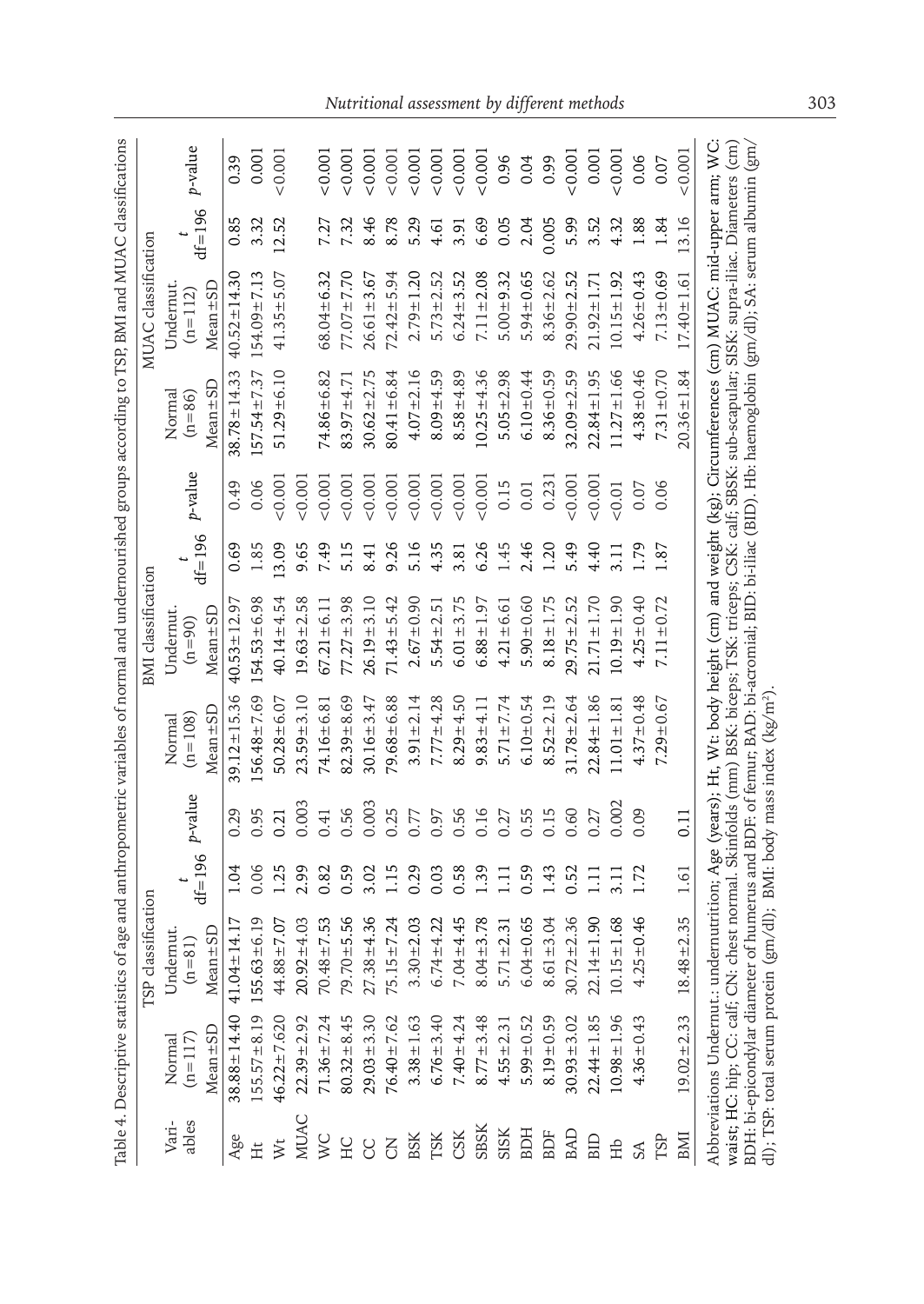for MUAC classification), Wt., MUAC (only for BMI classification), WC, HC, CC, CN, BSK, TSK, CSK, SBSK, BDH, Hb and BMI (only for MUAC classifications) were significantly different between two nutritional groups.

Further, in discriminant function analysis, initially, age, Ht., Wt., WC, HC, CC, CN, BSK, TSK, CSK, SBSK, BDH and Hb were considered as independent variables as the mean values of these variables were found significantly different between two nutritional groups. Next, stepwise discriminant analysis was carried out to determine the best combinations of the independent variables.

Table 5 describes the result of one way ANOVA to test the equality of mean values of selected independent variables in stepwise discriminant function analysis. In the ANOVA table, the smaller Wilks's Lambda indicates higher contribution of the respective independent variable in discriminating two groups (here undernutrition and normal) of the dependent variable (nutritional status). It was observed that according to the TSP classification, Hb had the highest contribution in discriminating two groups (undernutrition and normal) of dependent variable, followed by CC. Whereas, according to the BMI and MUAC classification, Wt. had significantly higher contribution in discriminating two groups of dependent variable.

Table 6 describes the eigenvalue, percentage of variance and canonical correlation in the stepwise discriminant

| Table 5. Test of equality of mean values of selected independent variables between two nutritional groups |  |  |
|-----------------------------------------------------------------------------------------------------------|--|--|
| (normal and undernutrition) in discriminant function analysis                                             |  |  |

|               |                  | TSP classification |                 |                  | <b>BMI</b> classification |         |                  | MUAC classification |                 |
|---------------|------------------|--------------------|-----------------|------------------|---------------------------|---------|------------------|---------------------|-----------------|
| $IV^{\#}$     | Wilks'<br>Lambda | $\boldsymbol{F}$   | <i>p</i> -value | Wilks'<br>Lambda | F                         | p-value | Wilks'<br>Lambda | F                   | <i>p</i> -value |
| Age           | 0.99             | 1.09               | 0.29            | 0.99             | 0.48                      | 0.49    | 0.99             | 0.72                | 0.39            |
| Ht            | 1.00             | 0.003              | 0.95            | 0.98             | 3.43                      | 0.06    | 0.95             | 11.06               | 0.001           |
| Wt            | 0.99             | 1.57               | 0.21            | 0.53             | 171.46                    | < 0.001 | 0.56             | 156.67              | < 0.001         |
| WC            | 0.99             | 0.68               | 0.41            | 0.78             | 56.09                     | < 0.001 | 0.79             | 52.84               | < 0.001         |
| HC            | 0.99             | 0.34               | 0.56            | 0.88             | 26.57                     | < 0.001 | 0.78             | 53.64               | < 0.001         |
| <sub>CC</sub> | 0.96             | 9.12               | 0.003           | 0.73             | 70.78                     | < 0.001 | 0.73             | 71.52               | < 0.001         |
| <b>BSK</b>    | 1.00             | 0.08               | 0.77            | 0.88             | 26.67                     | < 0.001 | 0.87             | 27.98               | < 0.001         |
| <b>TSK</b>    | 1.00             | 0.001              | 0.97            | 0.91             | 18.92                     | < 0.001 | 0.90             | 21.25               | < 0.001         |
| <b>CSK</b>    | 0.99             | 0.34               | 0.56            | 0.93             | 14.52                     | < 0.001 | 0.93             | 15.28               | < 0.001         |
| Hb            | 0.95             | 9.68               | 0.002           | 0.95             | 9.65                      | 0.002   | 0.91             | 18.64               | < 0.001         |

#IV – Independent variables; Abbreviations: Ht, Wt: body height (cm) and weight (kg); Circumferences (cm) WC: waist; HC: hip; CC: calf. Skinfolds (mm) BSK: biceps; TSK: triceps; CSK: calf. Bioindicator Hb: haemoglobin (gm/dl).

Table 6. Result of canonical discriminant function of dependent variable (nutritional status) according to TSP, BMI and MUAC classifications

| <b>Classifications</b> | Function | Eigenvalue | % of Variance | Canonical correlation |
|------------------------|----------|------------|---------------|-----------------------|
| <b>TSP</b>             |          | 0.106      | 100           | 0.309                 |
| BMI                    |          | 1.897      | 100           | 0.809                 |
| MUAC                   |          | . 227      | 100           | 0.742                 |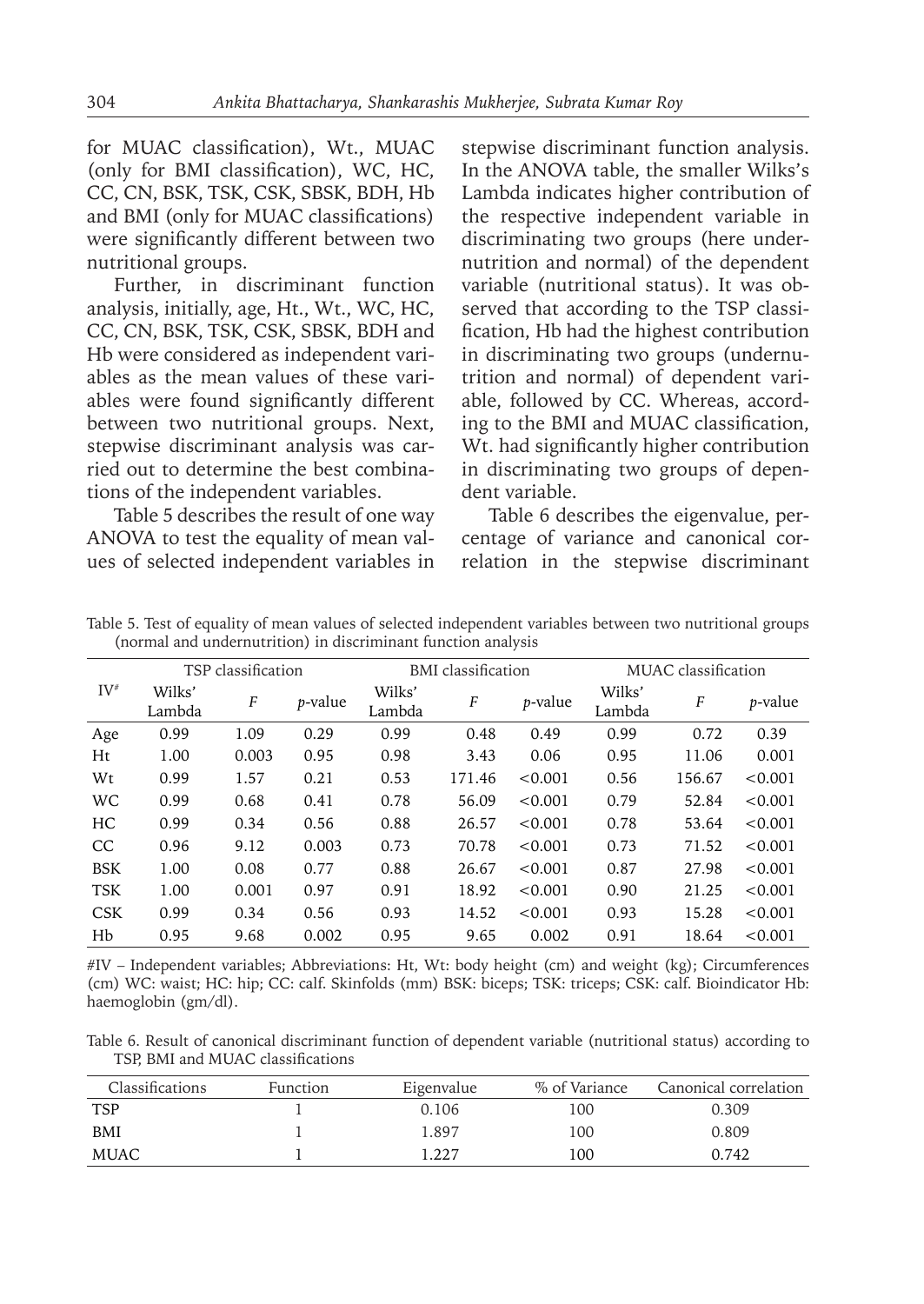function analysis. There was only two groups (normal and undernutrition) of the dependent variable (nutritional status) according to each classification (TSP, BMI and MUAC) and therefore, a single discriminant function was created for each classification. The eigenvalue describes how best discriminating ability the respective function possesses; larger eigenvalue indicates higher proportion of variance of the dependent variable can be explained by that function. It was observed that, the eigenvalue was highest for BMI classification (1.897) followed by MUAC (1.227) and TSP (0.106) classification; therefore, the discriminant function in BMI classification explained higher proportion of variance of the dependent variable (nutritional status) than other two classifications (TSP and MUAC). On the other, canonical correlation is the measure of association between the discriminant function and the dependent variable (nutritional status) and higher correlation value indicates the better association between them. In the present study, it was observed that canonical correlation was highest for BMI (0.809), followed by MUAC (0.742) and TSP (0.309) classification, therefore, the association between the discriminant function and the dependent variable was highest according to BMI classification.

Table 7 gives the values of Fisher's coefficients of stepwise discriminant function analysis and also assesses how well the Fisher's classification function coefficients were classified between the groups. The coefficients were used to construct a discriminant function for each group, i.e. normal and undernutrition.

For TSP classification,

| Normal = $-577.59 + (0.18 \times$                        |     |
|----------------------------------------------------------|-----|
| Age) + $(6.95 \times$ Ht.) + $(-7.40 \times$ Wt.)        |     |
| $+$ (2.26 $\times$ WC) + (0.92 $\times$ HC) + (3.87      |     |
| $\times$ CC) + (1.72 $\times$ BSK) + (2.75 $\times$ TSK) |     |
| $+ (1.39 \times \text{CSK}) + (2.32 \times \text{Hb})$   | (1) |

Undernutritio =  $-576.99 + (0.18 \times$ Age) +  $(6.98 \times Ht.) + (-7.38 \times Wt.)$  $+$  (2.24  $\times$  WC)  $+$  (0.93  $\times$  HC)  $+$  (3.72)  $\times$  CC) + (1.63  $\times$  BSK) + (2.86  $\times$  TSK)  $+$  (1.36  $\times$  CSK) + (2.10  $\times$  Hb) (2).

| $IV^*$     |           | TSP classification |           | <b>BMI</b> classification |           | MUAC classification |
|------------|-----------|--------------------|-----------|---------------------------|-----------|---------------------|
|            | Normal    | Undernutrition     | Normal    | Undernutrition            | Normal    | Undernutrition      |
| Age        | 0.18      | 0.18               | 0.12      | 0.10                      | 0.20      | 0.18                |
| Ht         | 6.95      | 6.98               | 8.33      | 8.81                      | 6.79      | 6.98                |
| Wt         | $-7.40$   | $-7.38$            | $-9.83$   | $-10.70$                  | $-6.96$   | $-7.40$             |
| <b>WC</b>  | 2.26      | 2.24               | 2.27      | 2.28                      | 2.23      | 2.25                |
| HC         | 0.92      | 0.93               | 1.06      | 1.11                      | 1.00      | 0.92                |
| CC         | 3.87      | 3.72               | 3.57      | 3.49                      | 3.88      | 3.79                |
| <b>BSK</b> | 1.72      | 1.63               | 2.42      | 2.68                      | 1.46      | 1.68                |
| <b>TSK</b> | 2.75      | 2.86               | 3.23      | 3.38                      | 2.85      | 2.81                |
| <b>CSK</b> | 1.39      | 1.36               | 1.06      | 0.95                      | 1.48      | 1.37                |
| Hb         | 2.32      | 2.10               | 1.95      | 1.86                      | 2.51      | 2.19                |
| Constant   | $-577.59$ | $-576.99$          | $-621.61$ | $-659.39$                 | $-580.77$ | $-576.87$           |

Table 7. Fisher's classification coefficients of discriminant function analysis to predict nutritional status

\*IV – Independent variables; Abbreviations: Ht, Wt: body height (cm) and weight (kg); Circumferences (cm) WC: waist; HC: hip; CC: calf. Skinfolds (mm) BSK: biceps; TSK: triceps; CSK: calf. Bioindicator Hb: haemoglobin (gm/dl).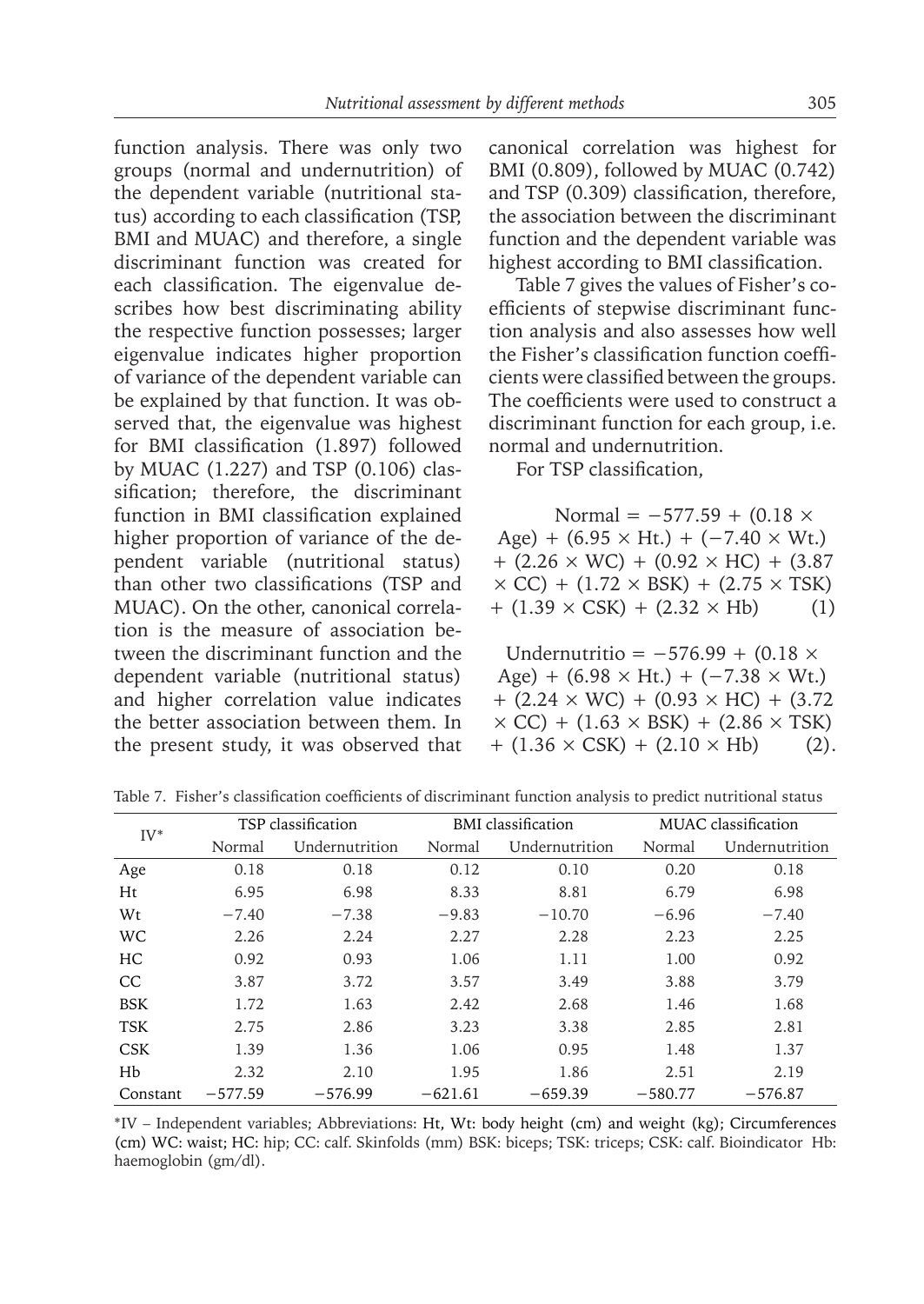|             |              |                         |        | Predicted      |       |                                   |
|-------------|--------------|-------------------------|--------|----------------|-------|-----------------------------------|
|             |              | Classification category | Normal | Undernutrition | Total | Correct classification percentage |
| <b>TSP</b>  |              |                         |        |                |       |                                   |
| Observed    |              | Normal                  | 74     | 43             | 117   |                                   |
|             | n            | Undernutrition          | 29     | 52             | 81    | 63.6%                             |
|             | $\%$         | Normal                  | 63.2   | 36.8           | 100   |                                   |
|             |              | Undernutrition          | 35.8   | 64.2           | 100   |                                   |
| BMI         |              |                         |        |                |       |                                   |
| Observed    |              | Normal                  | 103    | 5              | 108   |                                   |
|             | n            | Undernutrition          | 1      | 89             | 90    | 97.0%                             |
|             | $\%$         | Normal                  | 95.4   | 4.6            | 100   |                                   |
|             |              | Undernutrition          | 1.1    | 98.9           | 100   |                                   |
| <b>MUAC</b> |              |                         |        |                |       |                                   |
| Observed    | $\mathsf{n}$ | Normal                  | 72     | 14             | 86    |                                   |
|             |              | Undernutrition          | 16     | 96             | 112   | 84.8%                             |
|             | $\%$         | Normal                  | 83.7   | 16.30          | 100   |                                   |
|             |              | Undernutrition          | 14.3   | 85.70          | 100   |                                   |

Table 8. Fisher's classification of nutritional status of different category

Equations (1) and (2) have to be calculated for each case to get the normal or undernutrition value and the case will be classified for which computed value will be higher. For example, if equation (1) gives the higher value for a particular case, then the case will be classified as normal.

Similarly, for BMI and MUAC, equations were developed for each (described in table 7) and calculated as mentioned above.

Table 8 describes strength of classification of different classification methods in assessing nutritional status. It was observed that the percentage of correct classification was highest by BMI classification (97.0%), followed by MUAC classification (84.8%) and lowest by TSP classification (63.6%).

#### **Discussion**

Nutritional assessment in the population level is a serious concern in the developing countries like India. Literatures reveal 4 conventional methods, but efficacy of the methods have not been tested well with the population data. Present study is an exercise to compare three widely used methods (i.e. one biochemical and two anthropometric measurements and/or index) and thereby to find out the most effective method to assess the nutritional status in the population level. Biochemical parameters are believed to have precision and objectivity and useful in detecting early changes in body metabolism and nutrition before the appearance of clinical signs and symptoms. However, it is very expensive and needs clinical laboratory set-up. On the other, anthropometric measurements and index were reported to be very useful in the field settings as it is less expensive, less time consuming and needs minimal expertise. Therefore, statistical tools like discriminant function analysis was adopted to compare and predict the most effective method for nutritional status assessment.

Result of the present study showed that TSP classified 38.1% male and 43%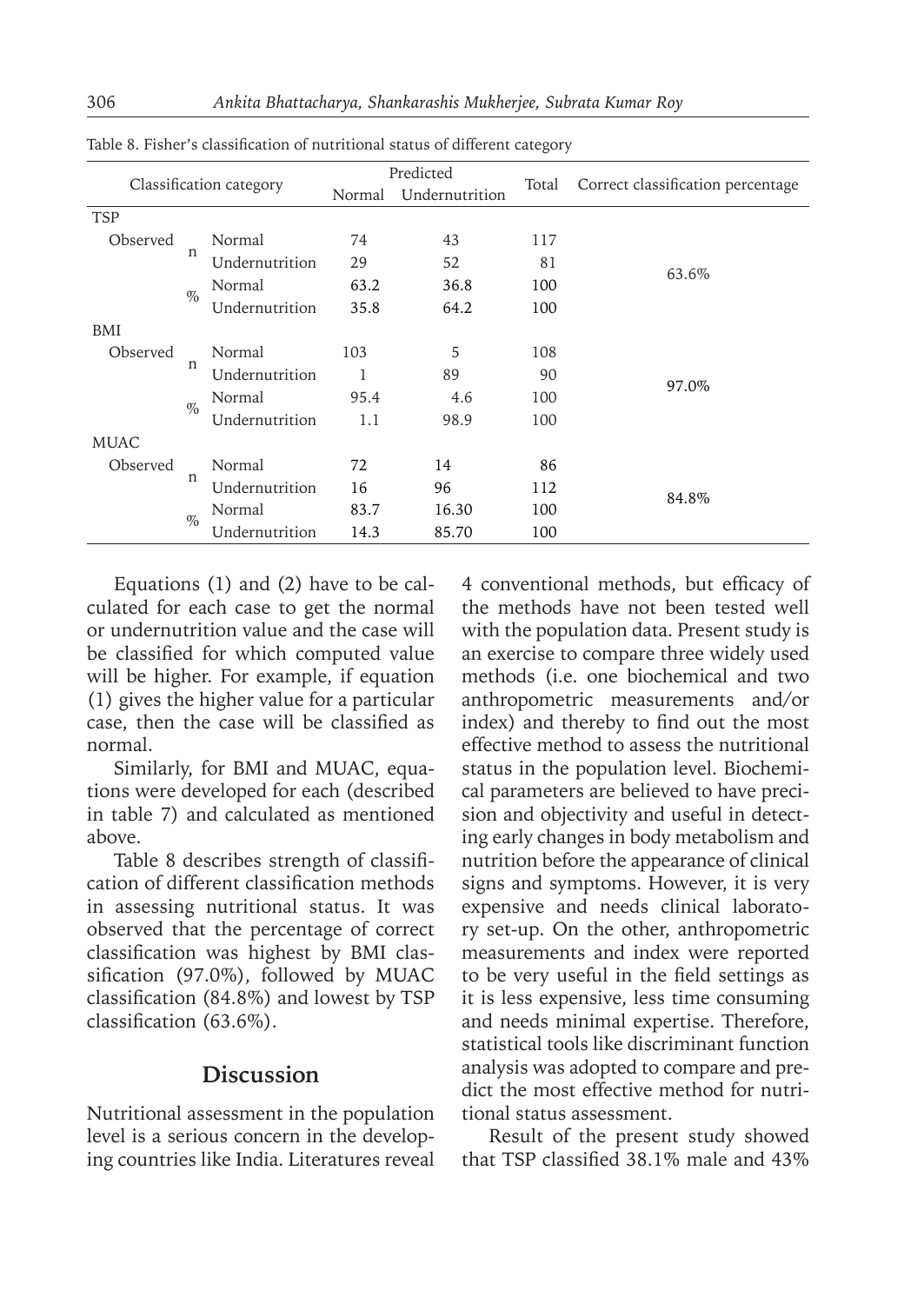female as undernourished, whereas BMI showed 34.5% male, 53.5% female as undernourished and MUAC showed 45.2% male, 64.9% female as undernourished. It clearly indicates that the frequency of undernutrition was higher according to both BMI and MUAC classification than the TSP classification. TSP indicates only the protein reserve of the body, which has been assimilated within the blood from diet. On the other, BMI and MUAC provides a picture of body composition as well as the degrees of nutrition (Jelliffe 1966). Thus the later classification classify more number of individuals as undernourished.

However, three different methods showed different frequencies of undernutrition for the same data set. To evaluate the strength of classification, discriminant function analysis was performed. The analysis showed that independent variables like Wt., WC, HC, CC, BSK, TSK, CSK and Hb had significant contribution in discriminating two groups (i.e. normal and undernutrition) of nutritional status according to three classifications (TSP, BMI and MUAC) (Table 5). Thus these independent variables used to create model equations to predict the nutritional status of each individuals considering TSP, BMI and MUAC as dependent variables.

The model of discriminant fuction analysis estimated the highest strength of correct classification was by BMI (97.0%) followed by MUAC (84.80%) and TSP (63.60%) (Table 8). However, it was assumed that TSP has had the highest strength because of its objectivity to assess nutritional deficiencies. But, in the present study, as the study group was not acutely undernourished (the mean TSP  $7.21 \pm 0.70$  gm/dl), therefore TSP may not be an ideal tool for assessing nutritional status. On the other, MUAC is an uni-dimensional measurement and often changes with occupational variation and have other environmental effects (Collins 1996; Collins et al. 2000). So it showed less strength of correct classification than BMI. Whereas, BMI provides the idea of body mass as well as linearity. It is highly correlated with fat and fat-free mass and so, the protein and fat reserves of whole body can well be estimated by BMI (Lee et al. 2003). Thus BMI showed highest strength in assessing nutritional status.

Many studies (Young et al. 1978; Killingsworth 1979; Woods 1982; Putignano et al. 2000; Roongpisuthipong et al. 2001; Knox 2003; Laky et al. 2008) revealed that biochemical assessment of nutritional status is a clinically relevant method for evaluating nutritional status which has been used to identify any specific deficiency in patients. Similar conclusion was made by Du et al. (2017) in a study on nutritional assessment of cancer patients. On the other, anthropometric measurements primarily carried out in large-scale population level because it is non-invasive, less expensive and needs minimal expertise (Toriola 1990; Chamruengsri et al. 1991; Chaturvedi et al. 1994; Collins 1996; Ferro-Luzzi et al. 1996; Toole 1996; Collins et al. 2000). Therefore, using anthropometric measurements, BMI is sufficiently capable for the nutritional assessment in population level because it is a multi-dimentoinal measurement and can predict the trend of nutritional status much before the acute nutritional deficiency.

## **Conclusion**

The present study compared three classification scale of nutritional assessment – TSP, BMI and MUAC and thereby tried to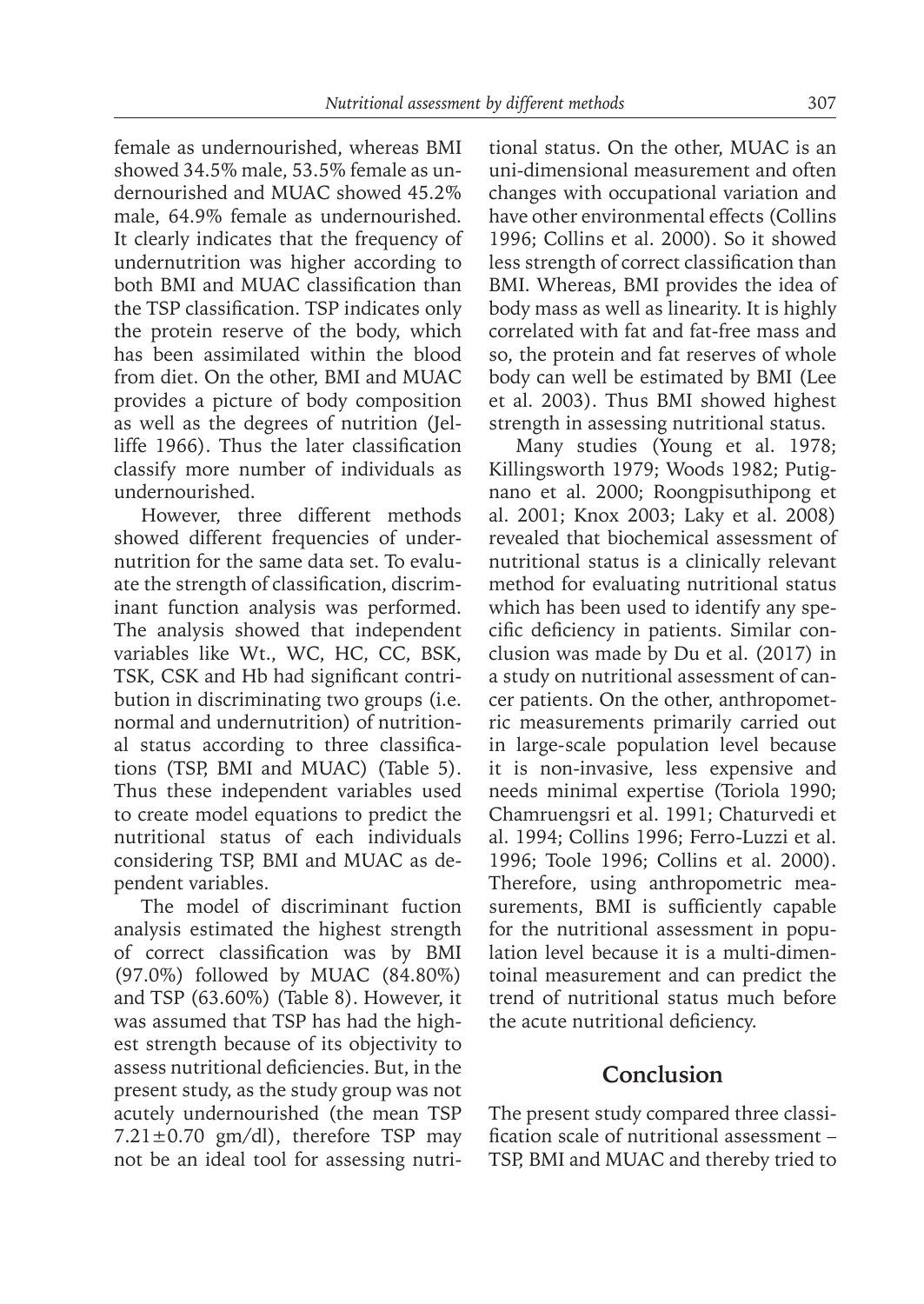find out the most accurate one in a population data. From the result of the present study it may be argued that the BMI is the most effective method in large scale population survey because it is helpful to assess the chronic change of nutritional status in human body and therefore can be used as a screening method for field level study. However, the number of sample size of the present study was very small on which the calculation was made, and it is based on a specific group, therefore, more studies in other populations with larger sample size would be required to justify the present findings.

Finally, it is expected that scientific ventures will continue to establish the present result with other study population and then that will provide a comprehensive understanding over the phenomena.

## **Acknowledgement**

The funding of the research is provided by the Indian Statistical Institute, Kolkata.

## **Authors' contributions**

AB collected the data, carried out the statistical analysis and drafted the manuscript for the present study. AB, SM and SKR participated in study design and manuscript preparation.

## **Conflict of interest**

There is no conflict of interests regarding the publication the article.

## **Corresponding author**

Ankita Bhattacharya, Biological Anthropology Unit, Indian Statistical Institute 203, B. T. Road, Kolkata- 700108, India e-mail: ankita.physio09@gmail.com

## **References**

- Balgir R. 2006. Tribal health problems, disease burden and ameliorative challenges in tribal communities with special emphasis on tribes of Orissa. [pdf] Proceeding of National Symposium on Tribal Health*.* Available at: https://www.nirth.res.in/ publications/nsth/22.RS.Balgir.pdf [Accessed 23 March 2019].
- Balgir RS. 2004. Health care strategies, genetic load, and prevention of haemoglobinopathies in tribal communities in India. South Asian Anthropologist 4:189-98.
- Banik SD. 2009. Health and nutritional status of three adult male populations of Eastern India: an anthropometric appraisal. Ital J Public Health 6:294-302.
- Bharadwaj S, Ginoya S, Tandon P, Gohel TD, Guirguis J, Vallabh H et al. 2016. Malnutrition**:** laboratory markers vs nutritional assessment**.** Gastroenterol Rep (Oxf) 4**:**272-80**.**
- Bharati S, Pal M, Bhattacharya BN, Bharati P. 2007. Prevalence and causes of chronic energy deficiency and obesity in Indian women. Human Biology 79:395-412.
- Biswal M, Stephen S, Vijay VR. 2014. Anthropometric characteristics and nutritional status based on body mass index of adults in rural Orissa, India – A cross sectional survey. Journal of Nursing Science & Practice 4:1-4.
- Bolton SC, Milne AC. 1991. FFQ versus weighed intake data on Scottish men**.**  Proc Nutr 50:36A.
- Chamruengsri K, Kietduriyakul V, Pava-Ro U, Sapsamarnwong C, Chandumpai P. 1991. Nutritional status of low socioeconomic school children at Srakaew Temple, Ang Thong. J Med Assoc Thai 74:24-9.
- Chaturvedi S, Kapil U, Bhanthi T, Gnanasekaran N, Pandey RM. 1994. Nutritional status of married adolescent girls in rural Rajasthan. Indian J Pediatr 61:695-701.
- Collins S, Myatt M. 2000. Short term prognosis in severe adult and adolescent malnutrition. JAMA. 284:621-26.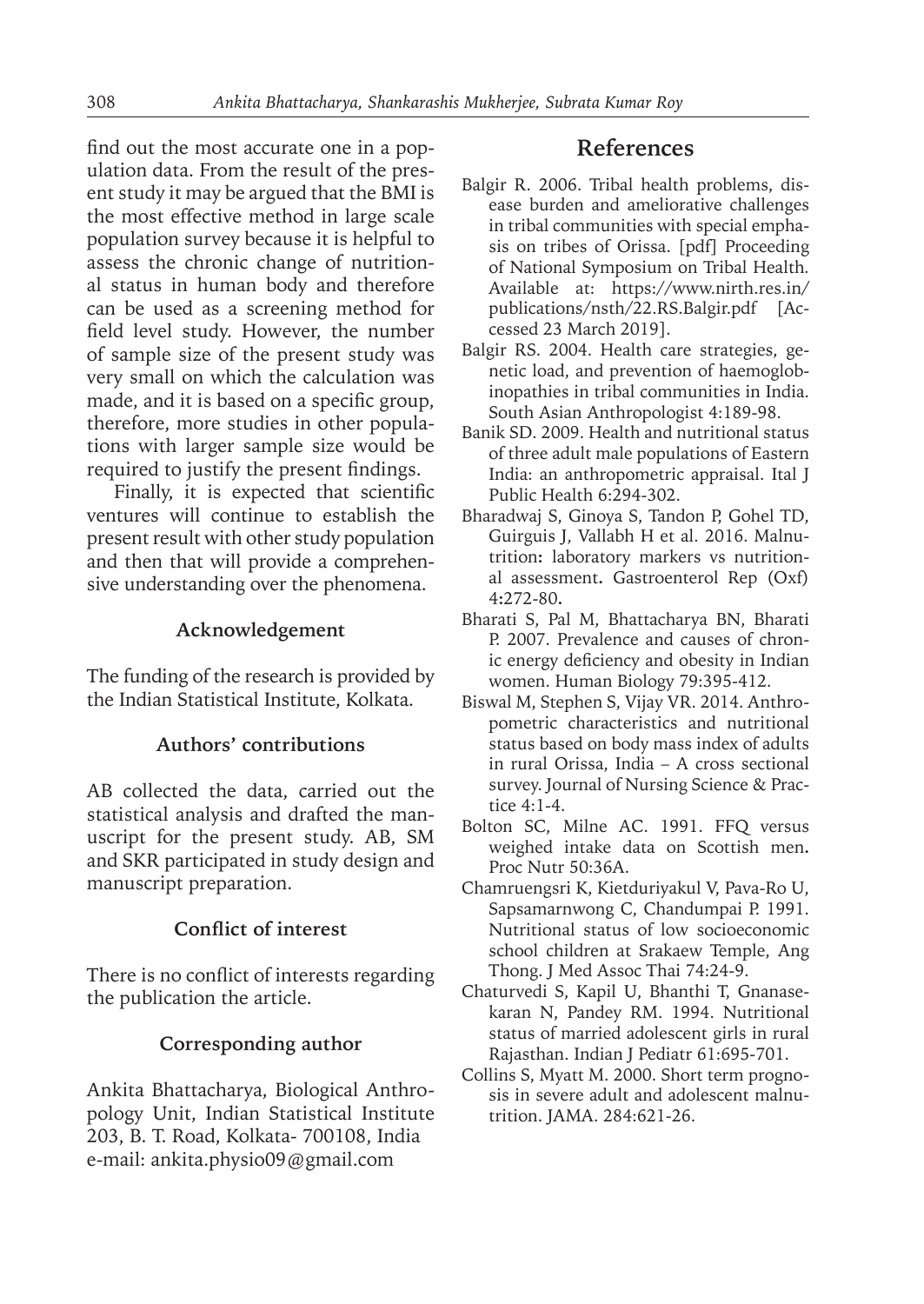- Collins S. 1996. Using middle arm circumference to assess severe adult malnutrition during famine. JAMA 276:391-95.
- De K. 2017. Study nutritional status by waist circumference and waist hip ratio. J Health Med Informat 8:1-2.
- Dettwyler KA. 1992. Nutritional status of adults in rural Mali. Am J Phys Anthropol 88:309-21.
- Dickson R, Awasthi S, Williamson P, Demellweek C, Garner P. 2000. Effects of treatment for intestinal helminth infection on growth and cognitive performance in children**:** systematic review of randomized trials**.** Br Med J 320**:**1697-1701**.**
- Doumas, BT, Watson, WA, Biggs, HG. 1971. Albumin standards and the measurement of serum albumin with bromcresol green. Clinica Chimica Acta 31:87-96.
- Du H, Liu B, Xie Y, Liu J, Wei Y, Hu H, Luo B, Li Z. 2017. Comparison of different methods for nutrition assessment in patients with tumors. Oncol Lett 14:165-70.
- Elmadfa I, Meyer AL. 2014. Developing suitable methods of nutritional status assessment: A continuous challenge. Adv Nutr 5**:**590S-98S.
- Falciglia G, O'Connor J, Gedling E. 1988. Upper arm anthropometric norms in elderly white subjects**.** J Am Diet Assoc 88**:**569- 74**.**
- FAO (Food and Agriculture Organization of the United Nations). 2015. State of food insecurity in the World. [pdf] Available at: http://www.fao.org/3/a-i4646e.pdf [Accessed 20 March 2019]
- FAO (Food and Agriculture Organization of the United Nations). 2006. Undernourishment around the world. Rome. [pdf] Available at: http://www.fao.org/3/ a0750e/a0750e02.pdf [Accessed 20 March 2019].
- Ferro-Luzzi A, James WP. 1996. Adult malnutrition: simple assessment techniques for use in emergencies. Br J Nutr 75:3-10.
- Forga L, Bolado F, Goni MJ, Tamayo I, Ibáñez B, Prieto C. 2016. Low serum levels of prealbumin, retinol binding protein, and

retinol are frequent in adult type 1 diabetic patients**.** J Diabetes Res 2016:1-6.

- Fuhrman MP, Charney P, Mueller CM. 2004. Hepatic proteins and nutrition assessment. J Am Diet Assoc 104:1258-64.
- Garófolo A, Lopez FA, Petrilli AS. 2005. High prevalence of malnutrition among patients with solid non-hematological tumors as found by using skinfold and circumference measurements. Sao Paulo Med J 23:277-81.
- Gibson RS. 2005. Principles of nutritional assessment. New York: Oxford University Press.
- Haluzik M, Kabrt J, Nedvidkova J, Svobodová J, Kotrlíková E, Papezová H. 1999. Relationship of serum leptin levels and selected nutritional parameters in patients with protein-caloric malnutrition. Nutrition 15:829-33.
- Hu FB, Rimm E, Smith**-**Warner SA, Feskanich D, Stampfer MJ, Ascherio A et al. 1999. Reproducibility and validity of dietary patterns assessed with a food**-**frequency questionnaire**.** Am J Clin Nutr 69**:**243-49**.**
- Ibuaku JC, Nwajei AI, Aigbokhaode A. 2018. Anthropometric assessment of nutritional status of adults in a non-conflict environment of the Niger-Delta region of Nigeria. IRJPMS. 1:46-9.
- Jacques PF, Sulsky SI, Sadowski JA, Phillips JC, Rush D, Willett WC. 1993. Comparison of micronutrient intake measured by a dietary questionnaire and biochemical indicators of micronutrient status. Am J Clin Nutr 57:182-89.
- Jelliffe DB. 1966. The assessment of the nutritional status of the community*.* WHO Monograph No. 53. Geneva. [pdf] Available at: https://apps.who.int/iris/handle/10665/41780 [Accessed 24 March 2019].
- Khongsdier R. 2002. Body mass index and morbidity in adult males of the war Khasi in Northeast India. Eur J Clin Nutr. 56:484-89.
- Killingsworth LM. 1979. Plasma protein patterns in health and disease. Crit Rev Clin Lab Sci 11:1-30.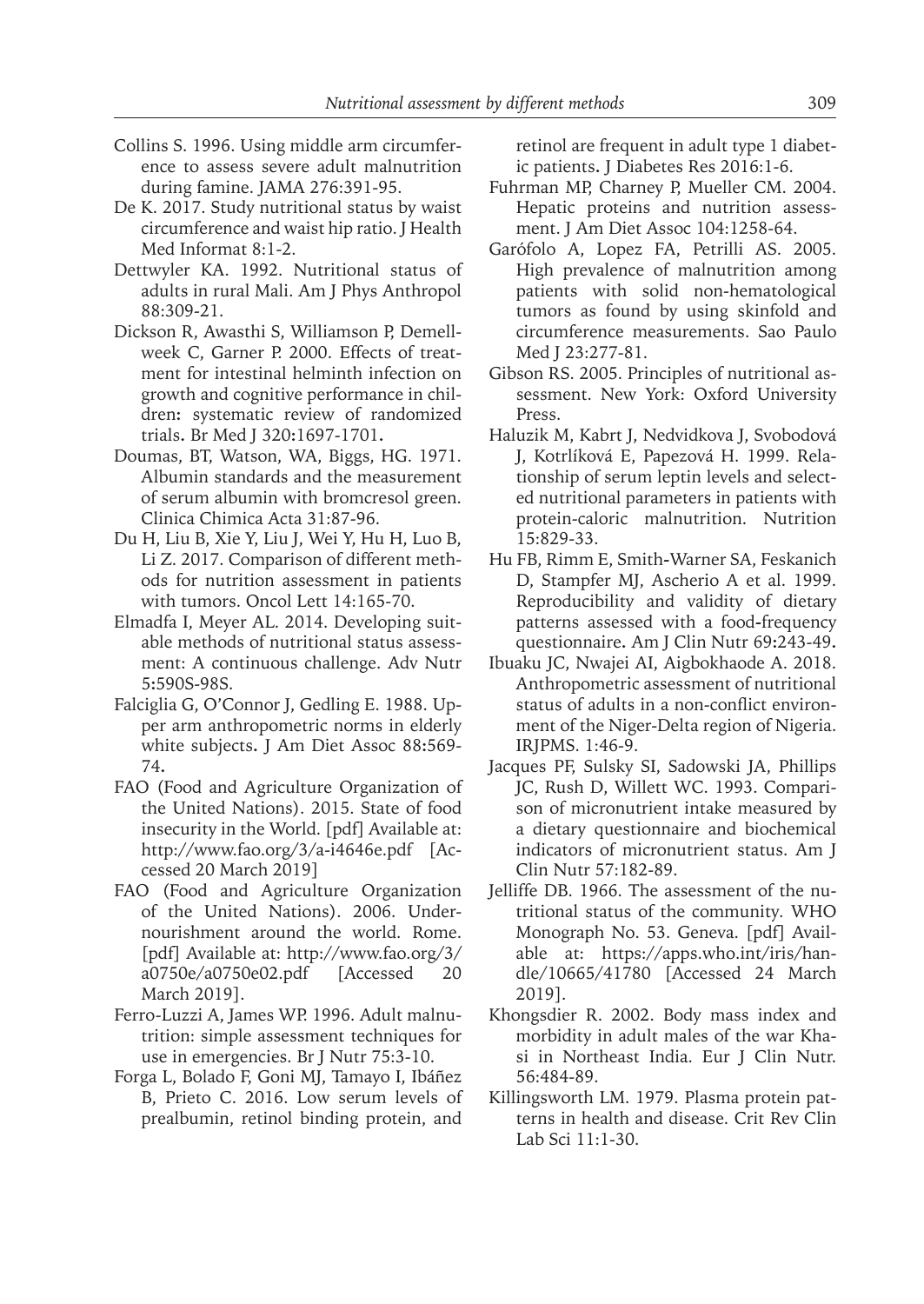- Klecka WR. 1980. Discriminant Analysis. New York: Sage Publications.
- Knox TA, Zafonte**-**Sanders M, Fields**-**Gardner C, Moen K, Johansen D, Paton N. 2003. Assessment of nutritional status, body composition, and human immunodeficiency virus–associated morphologic changes. Clin Infect Dis 36:S63-S68.
- Kumar R, Marwaha RK, Bhalla AK, Gulati M. 2000. Protein energy malnutrition and skeletal muscle wasting in childhood acute lymphoblastic lukemia. Indian Pediatr 37:720-26.
- Laky B, Janda M, Cleghorn G, Obermair A. 2008. Comparison of different nutritional assessments and body-composition measurements in detecting malnutrition among gynecologic cancer patients. Am J Clin Nutr 87:1678-85**.**
- Lee HJ, Park SJ, Kim JH, Kim CI, Chang KJ, Yim KS et al. 2002. Development and validation of a computerized semi**-**quantitative food frequency questionnaire program for evaluating the nutritional status of the Korean elderly**.** Korean J Community Nutr 7**:**277-85**.**
- Lee JL, Oh ES, Lee RW, Finucane TE. 2015. Serum albumin and prealbumin in calorically restricted, nondiseased individuals**:**  A systematic review**.** Am J Med 128**:**1023**.** e1-22**.**
- Lee RD, Nieman DC. 2003. Nutritional Assessment. 3rd edition. Boston: McGraw Hill.
- Maleta K. 2006. Undernutrition. Malawi Med J 18:189-205.
- Martins VJB, Florencio TMMT, Grillo LP, Franco MDCP, Martins PA, Clemente APG et al. 2011. Long**-**lasting effects of undernutrition**.** Int J Environ Res 8**:**1817-46**.**
- Misra A, Sharma R, Pandey RM, Khanna N. 2001. Adverse profile of dietary nutrients, anthropometry and lipids in urban slum dwellers of northern India. Eur J Clin Nutr 55:727-34.
- Moreno LA, Joyanes M, Mesana MI, González-Gross M, Gil CM, Sarría A et al. 2003. Harmonization of anthropometric measurements for a multicenter nutrition

survey in Spanish adolescents. Nutrition 19:481-86.

- Muller O, Krawinkel M. 2005. Malnutrition and health in developing countries**.** Can Med Assoc J 173**:**279-86**.**
- Pal B, Seal B, Roy SK. 2014. Nutritional status of fishermen communities: Validation of conventional methods with discriminant function analysis. Bulletin of Mathematical Sciences and Applications. 8:49-59.
- Pal S, Bose K. 2017. Anthropometric characteristics of rural primary school children of Hooghly District, West Bengal, India. Human Biology Review 6:30-46.
- Prenner G, Wasler A, Fahrleinter**-**Pammer A,Werkgartner G, Mischinger HJ, Koter S et al. 2014. The role of serum albumin in the prediction of malnutrition in patients at least five yr after heart transplantation**.**  Clin Transplant 28**:**737-42**.**
- Putignano P, Kaltsas GA, Korbonits M, Jenkins PJ, Monson JP, Besser GM et al. 2000 Alterations in serum protein levels in patients with Cushing's Syndrome before and after successful treatment. J Clin Endocrinol Metab 85:3309-12.
- Raguso CA, Dupertuis YM, Pichard C. 2003. The role of visceral proteins in the nutritional assessment of intensive care unit patients**.** Curr Opin Clin Nutr Metab Care 6**:**211-16**.**
- Roongpisuthipong C, Sobhonslidsuk A, Nantiruj K, Songchitsomboon S. 2001. Nutritional assessment in vigorous stages of liver cirrhosis. Nutrition 17:761-65.
- Sahyoun NR, Otradovec CL, Hartz SC, Jacob RA, Peters H, Russell RM et al. 1988. Dietary intakes and biochemical indicators of nutritional status in an elderly, institutionalized population. Am J Clin Nutr 47:524-33.
- Schatzkin A, Kipnis V, Carroll RJ, Midthune D, Subar AF, Bingham S. 2003. A comparison of a food frequency questionnaire with a 24-hour recall for use in an epidemiological cohort study: results from the biomarker-based Observing Protein and Energy Nutrition (OPEN) study. Int J Epidemiol 32:1054-62.